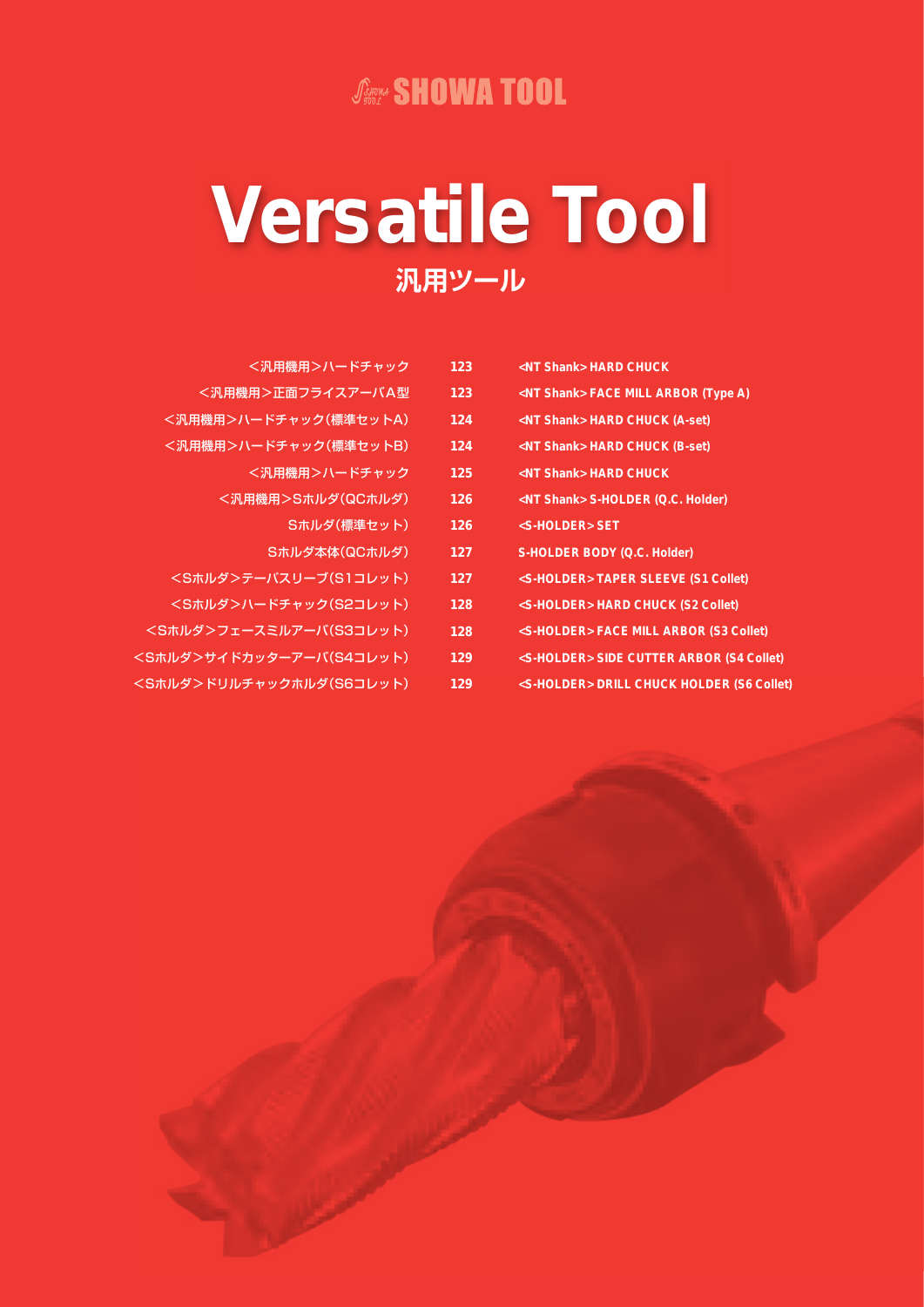## <汎用機用> ハードチャック

特徴 FEATURES P. 11-12 **NT<sup>(k)</sup> G-CTH<sup>(D)</sup>** 

<NT Shank> HARD CHUCK

▶▶▶標準セットA,B A-set, B-set ▶ P.149





| <b>MODEL</b>                                                                                                                                                                                                                                            | <b>CODE</b>   | øD                          |                                            | øC  | н        | G                     |
|---------------------------------------------------------------------------------------------------------------------------------------------------------------------------------------------------------------------------------------------------------|---------------|-----------------------------|--------------------------------------------|-----|----------|-----------------------|
| NT30W -CTH20                                                                                                                                                                                                                                            | 33004         | 20                          | 62                                         | 60  | 50       | $w\frac{1}{2} - 12$   |
| NT40 $^{U}_{M}$ -CTH25                                                                                                                                                                                                                                  | 33006 (33026) | 25                          | 65                                         | 68  | 68       | $\frac{5}{8}$ -11 UNC |
| $-CTH32$                                                                                                                                                                                                                                                | 33008 (33028) | 32                          | 82.6                                       | 80  | 70(ショート) | $(M16\times2)$        |
| NT50 $^{U}_{MM}$ -CTH32                                                                                                                                                                                                                                 | 33010 (33030) | 32                          | 76.2                                       | 80  | 80       | 1-8UNC                |
| $-CTH42$                                                                                                                                                                                                                                                | 33012 (33032) | 42                          | 82                                         | 95  | 90       | $(M24 \times 3)$      |
| $-CTH50(50.8)$                                                                                                                                                                                                                                          | 33014 (33034) | 50(50.8)                    | 120                                        | 105 | 95       |                       |
| 注: 1. チャックレンチは、付属しております。<br>NOTE: 1. Chuck wrench is included.<br>ご注文例 ORDERING EXAMPLE<br>アクセサリ ACCESSORIES<br>(3)<br>$\circ$<br>$\bigcirc$<br>(2)<br>◯ P.143 ストレートコレット STRAIGHT COLLETS<br>W<br><b>CTH</b><br><b>NT30</b><br>$\overline{\phantom{0}}$ |               |                             |                                            |     |          | 20                    |
| アクセサリ ACCESSORIES<br>$O$ P.145<br>スプリングコレット・調整ネジ SPRING COLLET, ADJUST SCREW                                                                                                                                                                            |               | ① シャンクサイズ<br>② 引きネジ<br>③ 呼称 | <b>Shank Size</b><br>G type<br><b>Name</b> |     |          |                       |

アクセサリ ACCESSORIES ● P.146 チャックレンチ CHUCK WRENCH

<汎用機用> 正面フライスアーバA型



 $NT$  ( $\omega$ ) ( $G$ 2) -  $FMA$  (D) - (L)

<NT Shank> FACE MILL ARBOR (Type A)

FIG.1









| 3<br>2<br>$\overline{5}$<br>NT50 (M <sub>)</sub> - FMA 31.75 - 030<br>① シャンクサイズ<br><b>Shank Size</b><br>② 引きネジ<br>G <sub>2</sub> type<br>Name<br>4) インロー径 | ご注文例 ORDERING EXAMPLE |  |
|-----------------------------------------------------------------------------------------------------------------------------------------------------------|-----------------------|--|
|                                                                                                                                                           |                       |  |
|                                                                                                                                                           |                       |  |
|                                                                                                                                                           |                       |  |
|                                                                                                                                                           |                       |  |
|                                                                                                                                                           |                       |  |
|                                                                                                                                                           |                       |  |
|                                                                                                                                                           | ゲージライン長さ              |  |

# **Versatile Too**

汎用

ツール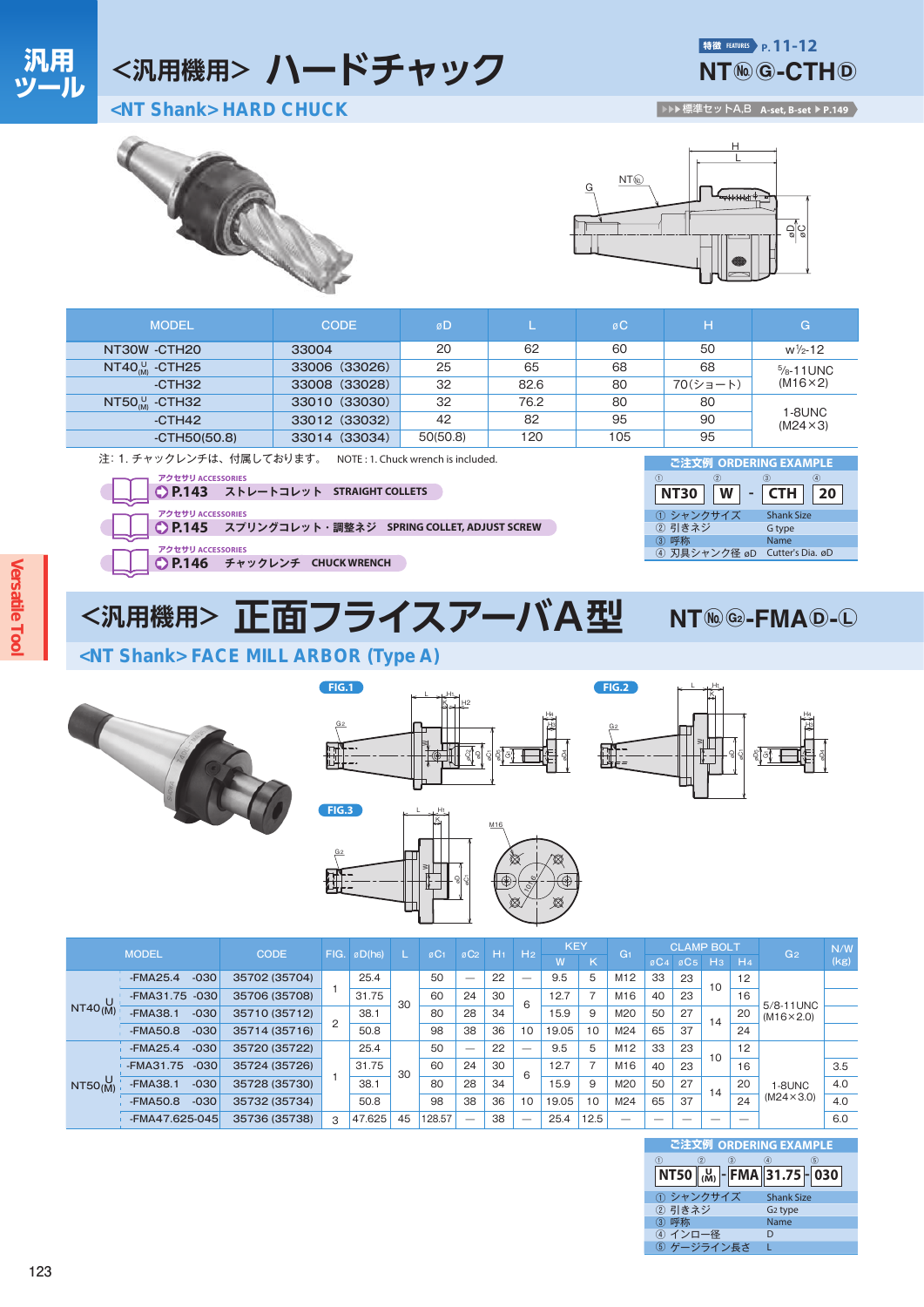## <汎用機用> ハードチャック (標準セットA)

<NT Shank> HARD CHUCK (A-set)



| ご注文例 ORDERING EXAMPLE |                          |
|-----------------------|--------------------------|
| 3<br>2<br>Œ<br>NT30   | G)<br>W $\vert$ - CTH 20 |
| ① シャンクサイズ             | <b>Shank Size</b>        |
| ② 引きネジ                | Thread type              |
|                       | Name                     |
| 4) 刃具シャンク径 øD         | Cutter's Dia. øD         |
| 5 セットタイプ              | Set type                 |

| <b>MODEL</b>                                    | <b>CODE</b>   | ハードチャック本体<br><b>HARD CHUCK</b> | ストレートコレット<br><b>STRAIGHT COLLET</b> | フックスパナ<br><b>HOOK SPANNER</b> |
|-------------------------------------------------|---------------|--------------------------------|-------------------------------------|-------------------------------|
| $-$ CTH <sub>20</sub> $\land$<br>33302<br>NT30W |               | -CTH <sub>20</sub><br>NT30W    | SC20-06.08.10.12.16                 | FS58-62G                      |
| NT40U(M)-CTH25 A                                | 33304 (33404) | NT40U(M)-CTH25                 | SC25-06.08.10.12.16.20              | FS68-75G                      |
| NT40U(M)-CTH32 A                                | 33306 (33406) | NT40U(M)-CTH32                 | SC32-06.08.10.12.16.20.25           | <b>FS80-90G</b>               |
| NT50U(M)-CTH32 A                                | 33308 (33408) | NT50U(M)-CTH32                 | SC32-06.08.10.12.16.20.25           | <b>FS80-90G</b>               |
| NT50U(M)-CTH42 A                                | 33310 (33410) | NT50U(M)-CTH42                 | SC42-06.08.10.12.16.20.25.32        | FS92-100                      |

注: ハードチャックの寸法は、P.149をご覧下さい。 NOTE: Please refer to P.149 for dimensions of HARD CHUCK.

<汎用機用> ハードチャック (標準セットB)

特徵 FEATURES P.9-10 **NT®©-CTHOB** 

#### <NT Shank> HARD CHUCK (B-set)





series  $\overline{\Xi}$ 

series HSK<sub>3</sub>

series  $\overline{5}$ 

**Versatile Tool** 

Cutting Tool

Accessories

Data

| <b>MODEL</b>        | CODE             | ハードチャック<br>本体<br><b>HARD CHUCK</b> | ストレートコレット<br><b>STRAIGHT COLLET</b>     | テーパコレット<br><b>TAPER COLLET</b> | ドリルチャック<br>アーバ<br><b>DRILL CHUCK</b><br><b>ARBOR</b> | フックスパナ<br><b>HOOK</b><br><b>SPANNER</b> |
|---------------------|------------------|------------------------------------|-----------------------------------------|--------------------------------|------------------------------------------------------|-----------------------------------------|
| $-CTH2O$ B<br>NT30W | 33322            | NT30W<br>$-CTH20$                  | SC <sub>20</sub> -<br>06.08.10.12.16    | 20-MT1.MT2                     | 20-J6                                                | FS58-62G                                |
| NT40U(M)-CTH25 B    | 33324<br>(33424) | NT40U(M)<br>$-CTH25$               | SC <sub>25</sub> -<br>06.08.10.12.16.20 | 25-MT1.MT2                     | $25 - 16$                                            | FS68-75G                                |
| NT40U(M)-CTH32 B    | 33326<br>(33426) | NT40U(M)<br>-CTH32                 | SC32-06.08.10.12.16.20.<br>25           | 32-MT1.MT2.<br>MT3             | $32 - 16$                                            | FS80-90G                                |
| NT50U(M)-CTH32 B    | 33328<br>(33428) | NT50U(M)<br>-CTH32                 | SC32-06.08.10.12.16.20.<br>25           | 32-MT1, MT2,<br>MT3            | $32 - 16$                                            | FS80-90G                                |
| NT50U(M)-CTH42 B    | 33330<br>(33430) | NT50U(M)<br>-CTH42                 | SC42-06.08.10.12.16.20.<br>25.32        | 42-MT1, MT2,<br>MT3.MT4        | $42 - 16$                                            | FS92-100                                |

注: ハードチャックの寸法は、P.149をご覧下さい。

NOTE: Please refer to P.149 for dimensions of HARD CHUCK.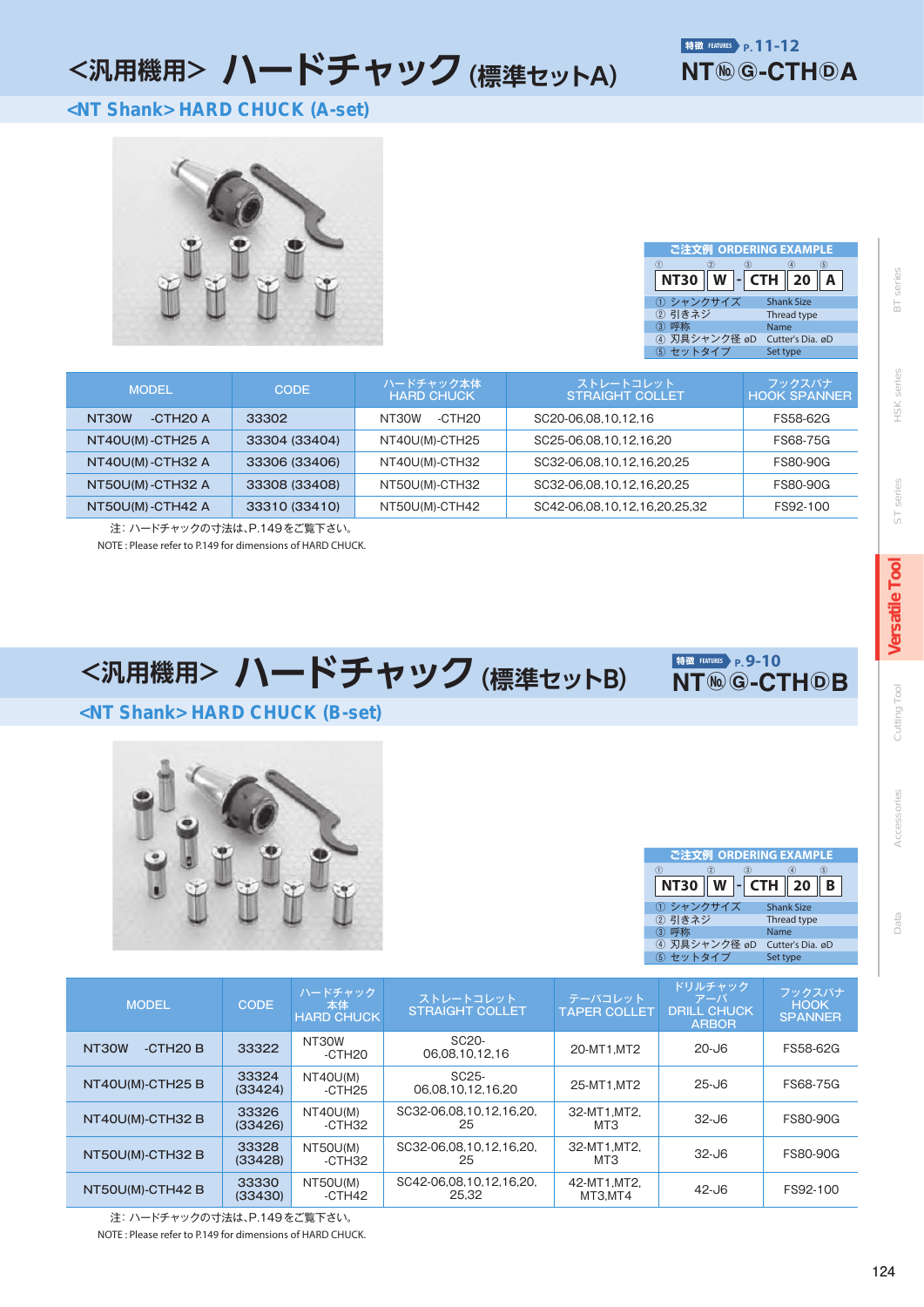<汎用機用> ハードチャック

#### 特長

聖和精密工機のハードチャックはツーリングに要求される条件 (剛性・求心性・操作性・経済性)を総合的に考えて設計していま すので、あらゆる条件にもハイレベルで調和を計り無理のない ツールレイアウトが可能です。

#### **FEATURES**

- The ball screw structure provides high clamping power.
- Easy handling.
- High accuracy and rigidity are kept long.



| гіч. і           |                         |
|------------------|-------------------------|
| $MT$ ( $\odot$ ) |                         |
| タング              | 10040444                |
| Tongue           |                         |
|                  |                         |
| コッター穴            | 防塵ノーズ                   |
| Cotter hole      | Nose Piece(Sealed type) |



| <b>MODEL</b>   | <b>FIG</b> | øD       |       | øC  | H   |
|----------------|------------|----------|-------|-----|-----|
| MT4-CTH25      | 2          | 25       | 86.5  | 68  | 60  |
| $-CTH32$       |            | 32       | 98.5  | 83  | 80  |
| MT5-CTH32      |            | 32       | 103.5 | 83  | 85  |
| $-CTH42$       |            | 42       | 117.5 | 95  | 95  |
| MT6-CTH32      |            | 32       | 84    | 83  | 85  |
| -CTH42         |            | 42       | 104   | 95  | 95  |
| $-CTH50(50.8)$ |            | 50(50.8) | 120   | 105 | 100 |
| MT7-CTH42      |            | 42       | 80    | 95  | 95  |
| $-CTH50(50.8)$ |            | 50(50.8) | 115   | 105 | 100 |

注:1. コッタ穴が必要な場合は、機械メーカ及び型式をご連絡下さい。

NOTE: 1. Please inform machine maker and model, when ordering with cotter hold which differs depending on them.



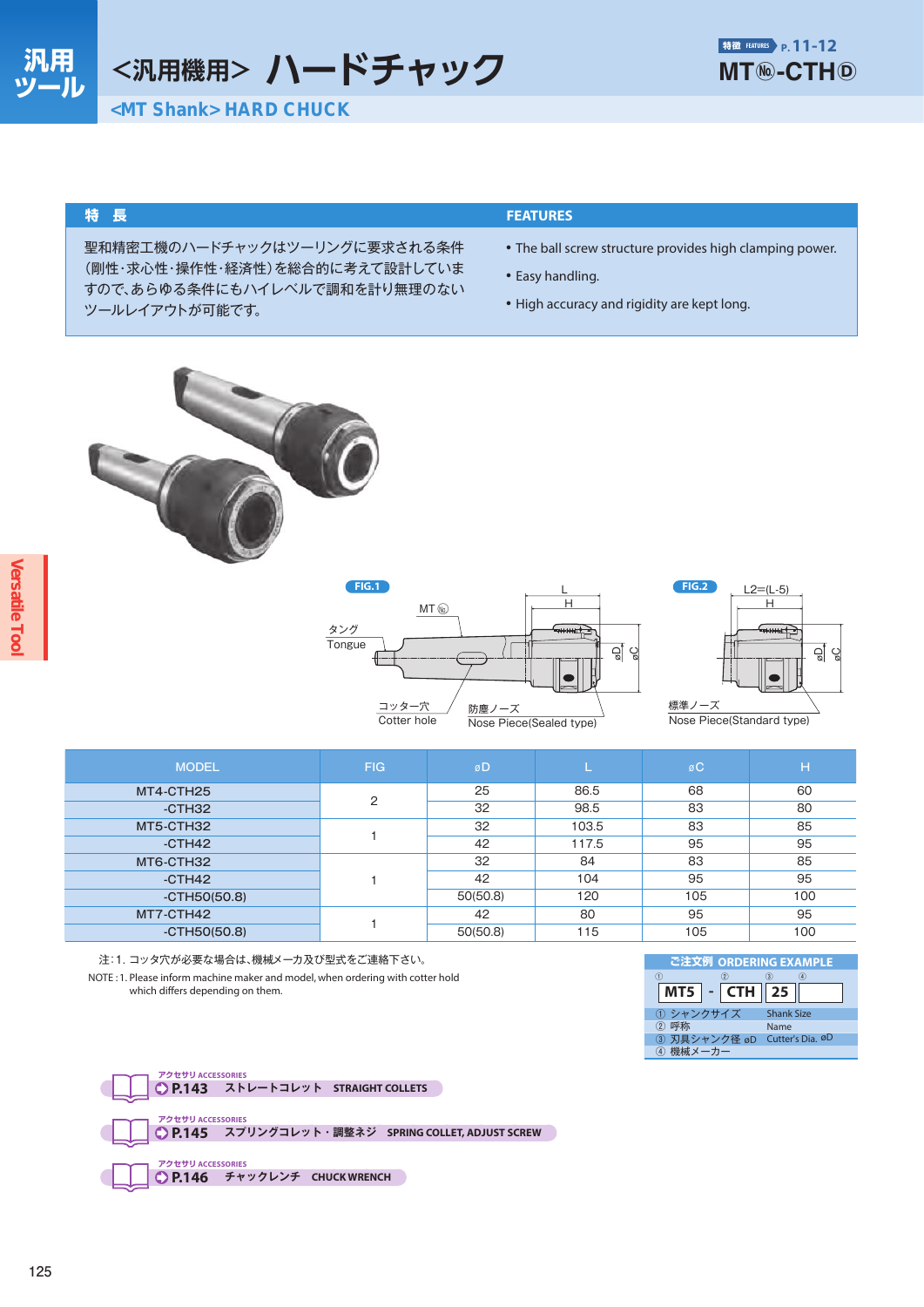## <汎用機用> Sホルダ (QCホルダ)

<NT Shank> S-HOLDER (Q.C. Holder)



#### 特 長 FEATURES

を与える必要がありません。

3S (安全性·高剛性·省力性) を極限まで追及した聖和精密の Sホルダは豊富な組合わせが可能なツーリングシステムです。

SHOWA s-Holder is the most safe, strong and speedy (3S) quick change holder, with variety of sub-holders.

| 安全性                                                                      | <b>Safe</b>                                                                                 |
|--------------------------------------------------------------------------|---------------------------------------------------------------------------------------------|
| クイックチェンジホルダの生命は<br>確実なチャッキング能力です。Sホ<br>ルダは優れた脱落防止機構を組み<br>込み安全な作業を保証します。 | The outstanding chucking ability<br>of S-Holder assures<br>safety<br>operations.            |
| 高剛性                                                                      | <b>Strong</b>                                                                               |
| フェースミル8" (200mm)も高い<br>精度で使用できる抜群の高剛性設<br>計です。                           | Up to a 200mm(8") face mill can<br>be used due to the highest<br>rigidity of the holder.    |
| 省力性                                                                      | <b>Speedy</b>                                                                               |
| 強制着脱装置付き (PAT.831025)<br>によってコレットを素早く、確実に<br>着脱しますのでハンマー等で衝撃             | Sub-holders can be changed<br>quick by the forced load and<br>unload mechanism (PAT.831025) |

unload mechanism (PAT.831025) eliminating the use of a hammer.

**S (NT No.) - HARD CHUCK SIZE** 

series

 $\overline{\Xi}$ 

series HSK

series

 $\frac{1}{\infty}$ 

**Versatile Tool** 

# 200mm(8") face mill.

Tool change can be  $3$  seconds.

使用可能の高剛性

High rigidity makes the

holder possible to use a

フェースミル8"も

エ具交換が 3秒 TOK!

## <Sホルダ>標準セット

#### <S-HOLDER> SET



|                                 |                        | S40U-25                     | S40U-32                      | S50U-32                      | S50M-32       | S50U-42               | S50M-42                         |  |
|---------------------------------|------------------------|-----------------------------|------------------------------|------------------------------|---------------|-----------------------|---------------------------------|--|
|                                 | <b>SET CODE</b>        | 36002                       | 36004                        | 36006                        | 36007         | 36008                 | 36009                           |  |
| 機械主軸 NT No.                     | SPINDLE NT No.         | <b>NT40-U</b>               | <b>NT40-U</b>                | <b>NT50-U</b>                | <b>NT50-M</b> | <b>NT50-U</b>         | <b>NT50-M</b>                   |  |
| ホルダ本体                           | S-Holder Body          | <b>S40U</b>                 | <b>S40U</b>                  | <b>S50U</b>                  | S50M          | <b>S50U</b>           | S50M                            |  |
| テーパスリーブ                         | <b>TAPER SLEEVE</b>    | $40S1$ -MT $3$              |                              |                              |               | 50S <sub>1</sub> -MT4 |                                 |  |
| ハードチャック<br><b>HARD CHUCK</b>    |                        | 40S <sub>2</sub> -25        | 40S <sub>2</sub> -32         | 50S <sub>2</sub> -32         |               | 50S <sub>2</sub> -42  |                                 |  |
| フェイスミルアーバ                       | <b>FACE MILL ARBOR</b> | 40S <sub>3</sub> -F4        |                              | 50S <sub>3</sub> -F6         |               |                       |                                 |  |
| ストレートコレット                       | <b>STRAIGHT COLLET</b> | SC25-06.08<br>10.12.16.20   | SC32-06.08.10<br>12.16.20.25 | SC32-06.08.10<br>12.16.20.25 |               |                       | SC42-06.08.10<br>12.16.20.25.32 |  |
| <b>TAPER COLLET</b><br>テーパコレット  |                        | 25-MT1.MT2                  | 32-MT2.MT3                   | 32-MT2.MT3                   |               |                       | 42-MT2.MT3                      |  |
| ドリルチャックアーバ<br>DRILL CHUCK ARBOR |                        | $25 - 16$                   | $32 - J6$                    | $32 - J6$                    |               | $42 - 06$             |                                 |  |
| フックスパナ                          | <b>HOOK SPANNER</b>    | FS68-75G<br><b>FS80-90G</b> | FS80-90G                     | <b>FS80-90G</b><br>FS110-115 |               |                       | FS92-100<br>FS110-115           |  |
| 六角棒レンチ                          | <b>HEXAGON WRENCH</b>  |                             | <b>B14</b>                   |                              | <b>B17</b>    |                       |                                 |  |

ご注文例 ORDERING EXAMPLE  $40<sub>U</sub>$  $\overline{\mathsf{s}}$ 25 ① 呼称<br>② 機械主軸 NT No. Name Spindle NT No. ③ ハードチャックサイズ HARD CHUCK Size

| í | 2<br>E<br>г |
|---|-------------|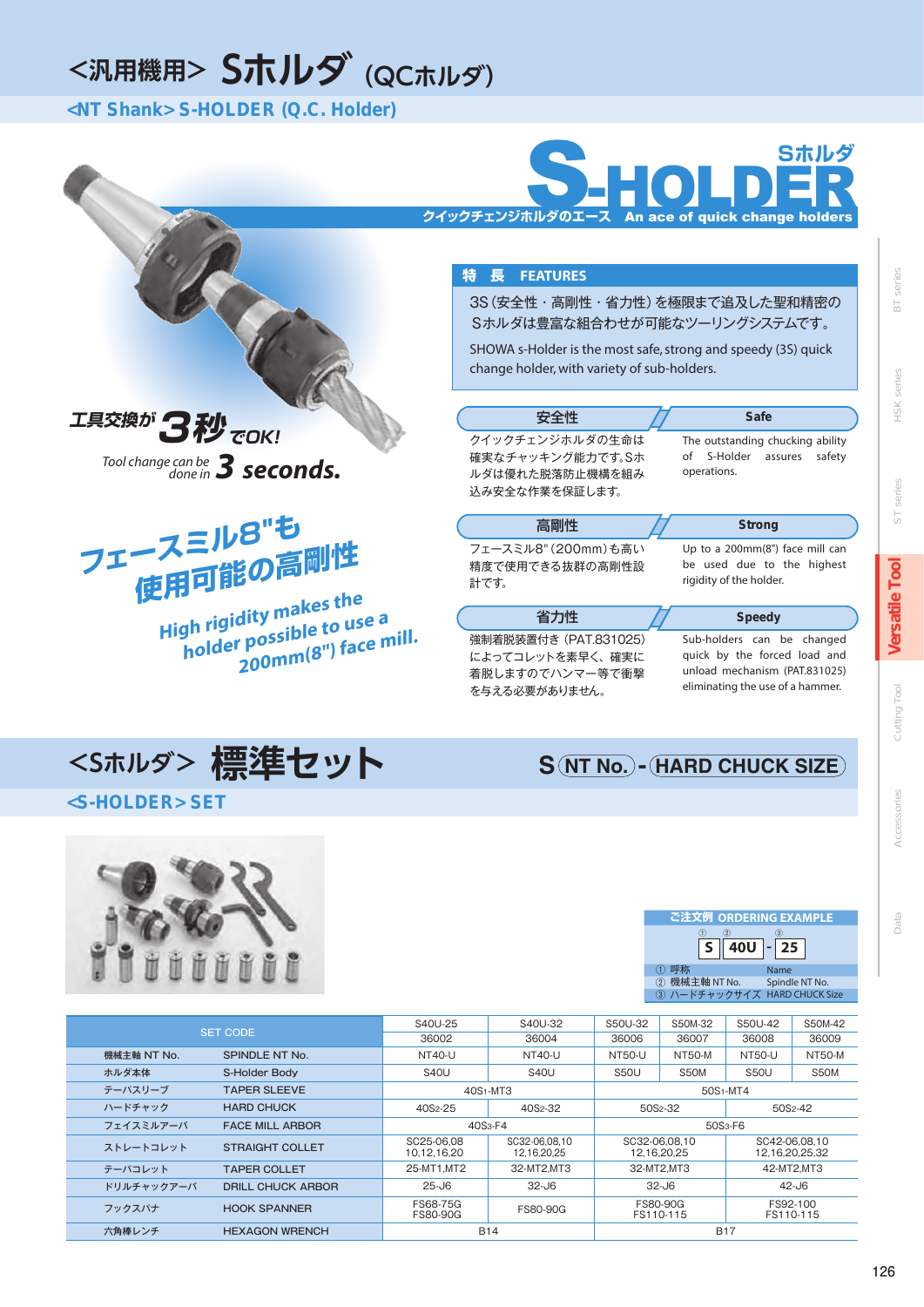<汎用機用>Sホルダ (QCホルダ)



# Sホルダ本体 (QCホルダ)

**S (NT No.) G-HOLDER** 







| <b>MODEL</b> | CODE <sup>1</sup> | NT No.      |       |       | $\circ$ | G              |
|--------------|-------------------|-------------|-------|-------|---------|----------------|
| S40U-HOLDER  | 36012             | NT40        | 30.85 | 44.85 | -87     | $5/8 - 11$ UNC |
| S50U-HOLDER  | 36102             | NT50        | 33.45 | 54.45 | 112     | 1-8UNC         |
| S50M-HOLDER  | 36103             | <b>NT50</b> | 33.45 | 54.45 | 112     | $M24 \times 3$ |

## <Sホルダ> テーパスリーブ (S1コレット) <S-HOLDER> TAPER SLEEVE (S1 Collet)

### $(NT No.) S<sub>1</sub>-MT<sub>®</sub>$







| <b>MODEL</b>          | <b>CODE</b> | MT No.          |      | øC |
|-----------------------|-------------|-----------------|------|----|
| 40S <sub>1</sub> -MT1 | 36014       | MT <sub>1</sub> | 52   | 40 |
| $-MT2$                | 36016       | MT <sub>2</sub> | 52   | 40 |
| $-MT3$                | 36018       | MT3             | 62   | 41 |
| $-MT4$                | 36020       | MT4             | 100  | 41 |
| 50S <sub>1</sub> -MT1 | 36104       | MT <sub>1</sub> | 93.5 | 44 |
| $-MT2$                | 36106       | MT <sub>2</sub> | 58.5 | 54 |
| $-MT3$                | 36108       | MT3             | 58.5 | 54 |
| $-MT4$                | 36110       | MT4             | 58.5 | 54 |
| $-MT5$                | 36112       | MT <sub>5</sub> | 110  | 61 |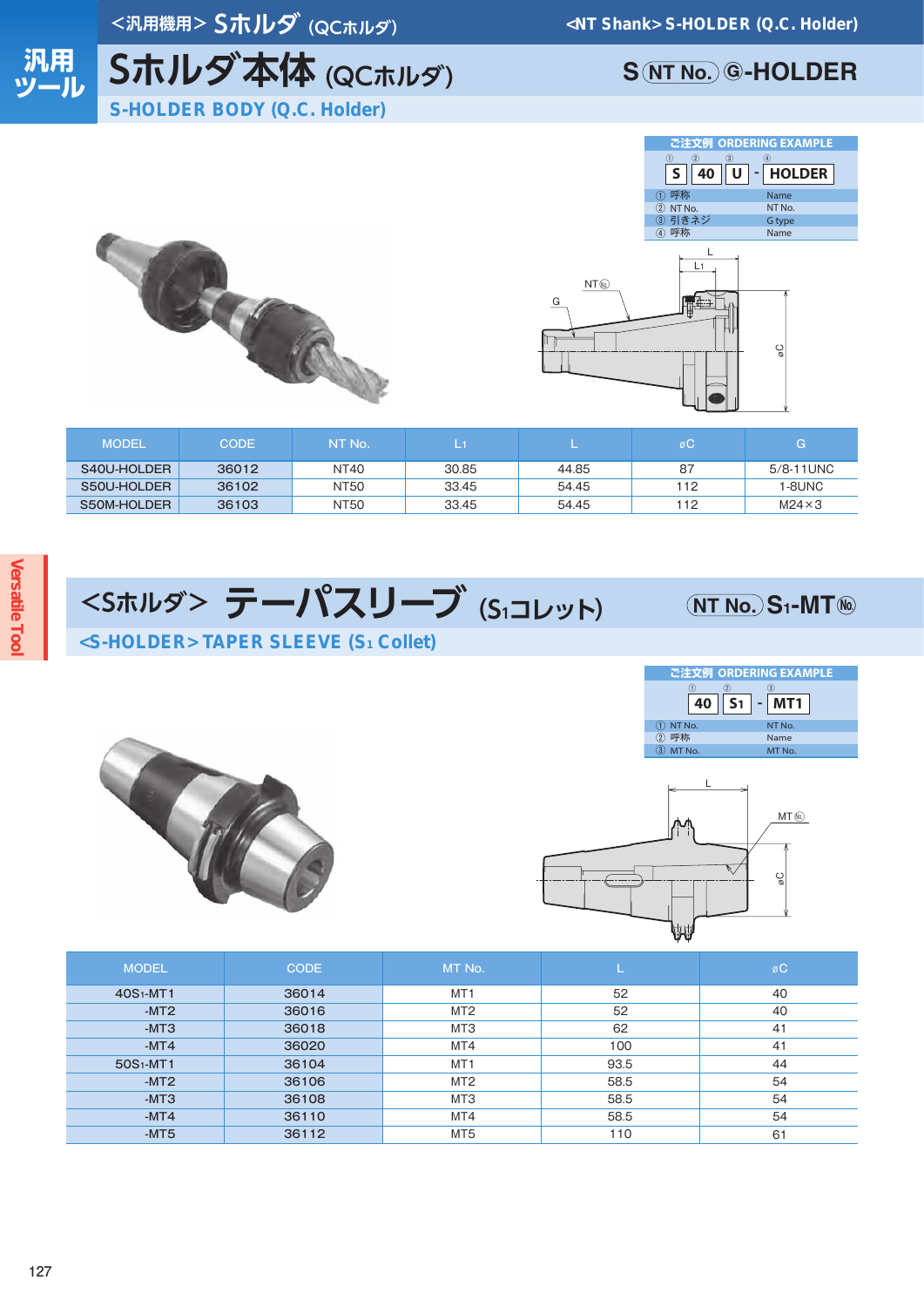<汎用機用> Sホルダ (QCホルダ)

<NT Shank> S-HOLDER (Q.C. Holder)

# <Sホルダ> ハードチャック (S2コレット)

特徴 FEATURES P. 11-12  $(NT No.) S<sub>2</sub> -  $D$ )$ 

<S-HOLDER> HARD CHUCK (S2 Collet)





| <b>MODEL</b>         | <b>CODE</b> | øD |    | øC |    |
|----------------------|-------------|----|----|----|----|
| 40S <sub>2</sub> -25 | 36022       | 25 | 70 | 68 | 68 |
| $-32$                | 36024       | 32 | 95 | 83 |    |
| 50S2-32              | 36122       | 32 | 80 | 83 | 80 |
| $-42$                | 36124       | 42 | 99 | 95 | 90 |
|                      |             |    |    |    |    |



| で注文例 ORDERING EXAMPLE         |                 |
|-------------------------------|-----------------|
|                               |                 |
| $S2$ -                        | 25 <sub>1</sub> |
| NT No.                        | NT No.          |
| (2)                           | Name            |
| 3 刃具シャンク径 øD Cutter's Dia. øD |                 |

ご注文例 ORDERING EXAMPLE

|  |  | <sホルダ> フェースミルアーバ <sub>(Sɜコレット)</sub> (NT No.)Sɜ-F(<u>Dia.(in)</u>)</sホルダ> |
|--|--|---------------------------------------------------------------------------|
|  |  |                                                                           |

### <S-HOLDER> FACE MILL ARBOR (S3 Collet)





| <b>MODEL</b>                     | <b>CODE</b> | øD     |      | フェースミル径<br>Face Mill Dia. |
|----------------------------------|-------------|--------|------|---------------------------|
| 40S <sub>3</sub> -F <sub>3</sub> | 36032       | 25.4   | 19   | 80(3")                    |
| $-F4$                            | 36034       | 31.75  | 19.5 | 105(4")                   |
| $-F5$                            | 36036       | 38.1   | 28   | 125(5")                   |
| $-F6$                            | 36038       | 50.8   | 31   | 160 (6")                  |
| 50S <sub>3</sub> -F <sub>3</sub> | 36132       | 25.4   | 25.5 | 80(3")                    |
| $-F4$                            | 36134       | 31.75  | 26   | 105(4")                   |
| $-F5$                            | 36136       | 38.1   | 27.5 | 125(5")                   |
| $-F6$                            | 36138       | 50.8   | 37.5 | 160 (6")                  |
| $-F8$                            | 36140       | 47.625 | 47.5 | 200(8")                   |

Cutting Tool

series  $\overline{5}$ 

HSK series

series

 $\overline{\mathbb{S}}$ 

Versatile Tool

Data